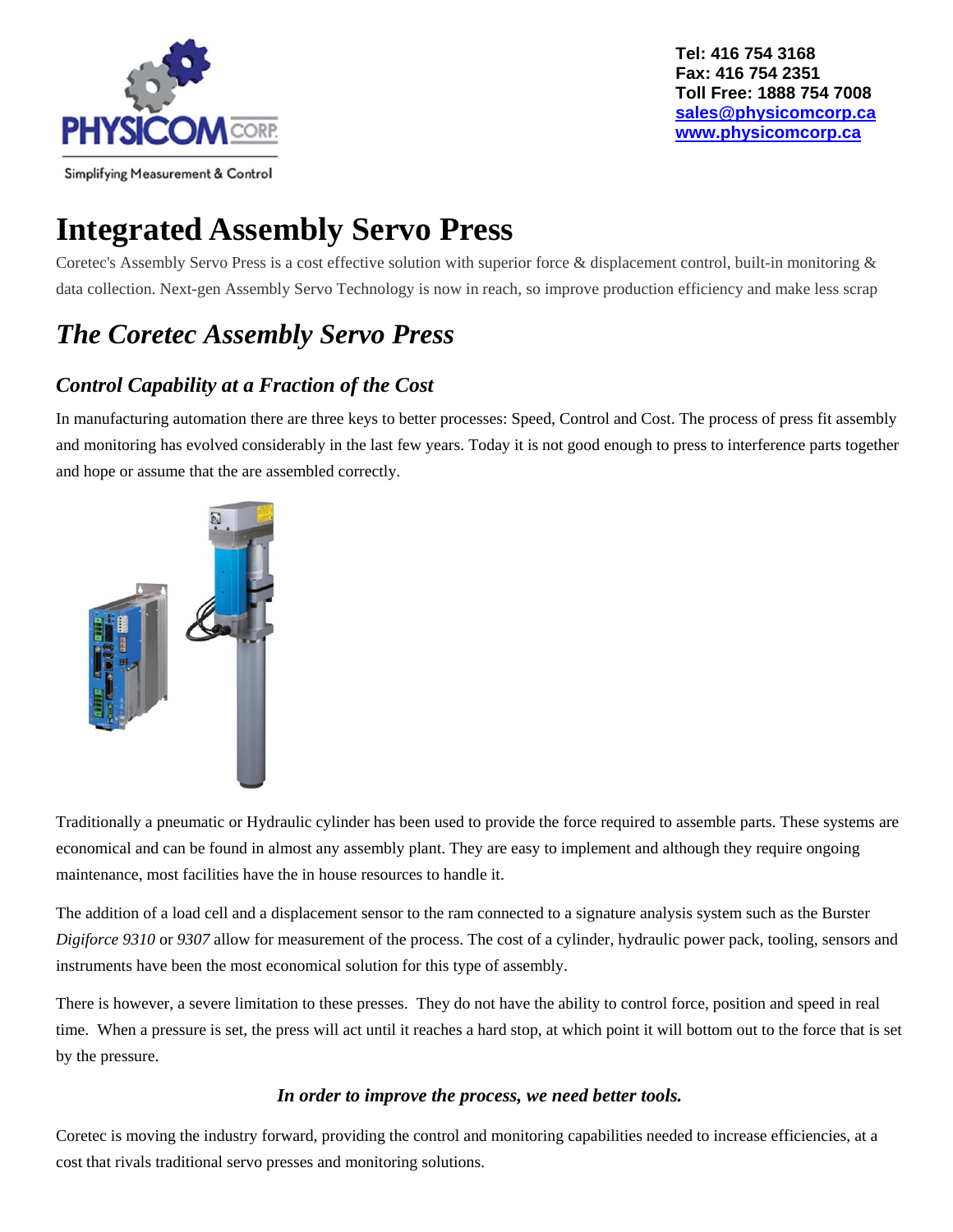

### **What Makes A Coretec Servo Press Different?**

### **1. Control Capability that Compete's with The Industry Leaders**

Load Repeatability of 0.5% and Positional Repeatability of 10 microns under Identical Load is right in line with the Industries best.

#### **2. Programming that's the Perfect Balance of Simple and Versatile**

Coretec's Auto-Generation Software Provides a Visual way to Program the Servo Press that's simple and easy to use. The simple to understand program code is created, with comments to explain each step, yet the user still has the ability to edit the code as needed for the application. See below for more details!

### **3. Competitive Pricing that's Hard to Beat**

Up to 40% less than equivalent competitive systems. Efficient Design = Cost Savings!

Our Efficient Design and Grassroots Marketing Approach means we don't have huge marketing budgets to support. In the end, this means savings for you and your. Rest assured that our network of local representatives across North America and Mexico are dedicated to supporting your applications as needed.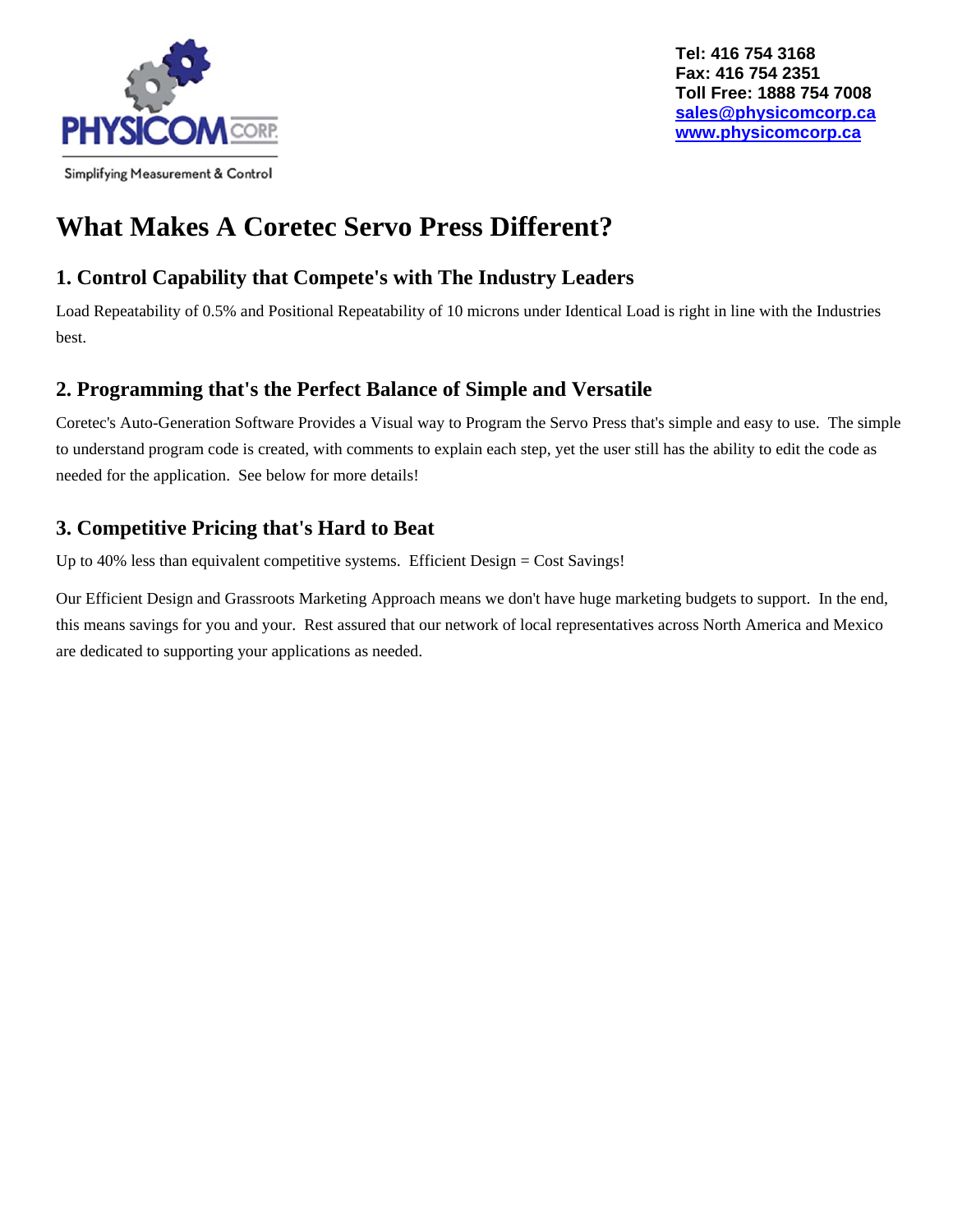

# **Superior Control Starts with a Smart Design**

Ball screw servo presses use an electro servo motor coupled to a ball screw mechanism, to translate rotation to linear force. Virtually all electric motors have built in encoders, allowing them to control based on displacement and speed. However, controlling only on displacement and speed is missing half of the equation for controlling the assembly process, we need to know the forces associated with these processes, in order to accurately judge them as pass/fail.

The Coretec Integrated Servo Press is supplied with a factory integrated load cell and encoder, which allows us to provide real time feedback to the controller monitoring the process.

#### *It's time to take control of your assembly process. Simply monitoring is not enough.*

The issue with most servo presses that have Force, Displacement and Speed control is the high capital cost of the press itself. The difference is in the simple and efficient design which features Coretec's patented planetary gear pack and custom integrated load cell.

Not only do Coretec servo presses offer superior control, energy savings, space savings and less maintenance, we are now able to determine in-process when there is an anomaly and stop on a dime to avoid making unnecessary bad parts.



### **System Overview**

- Tool with Load Cell, Encoder
- All Interconnecting Cables
- Controller with Digital I/O, Profinet, EthernetIP, DeviceNET, etc.
- Configuration and Data Collection Software
- Optional PC for Data Collection of up to 32 Presses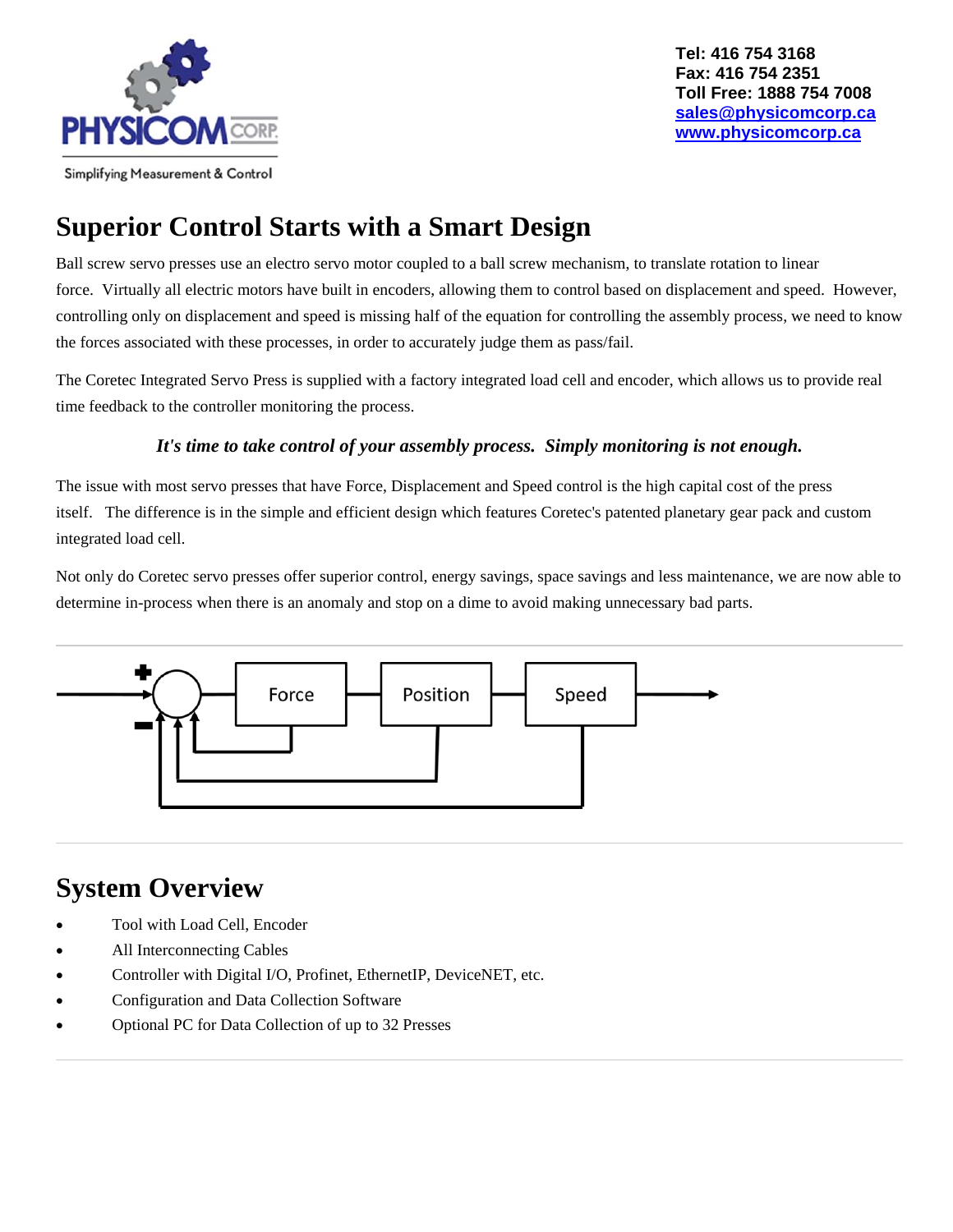

#### **CS System Overview (5 kN to 50 kN Force Capacity)**



**BS System Overview (100 kN and 200 kN Force Capacity)**

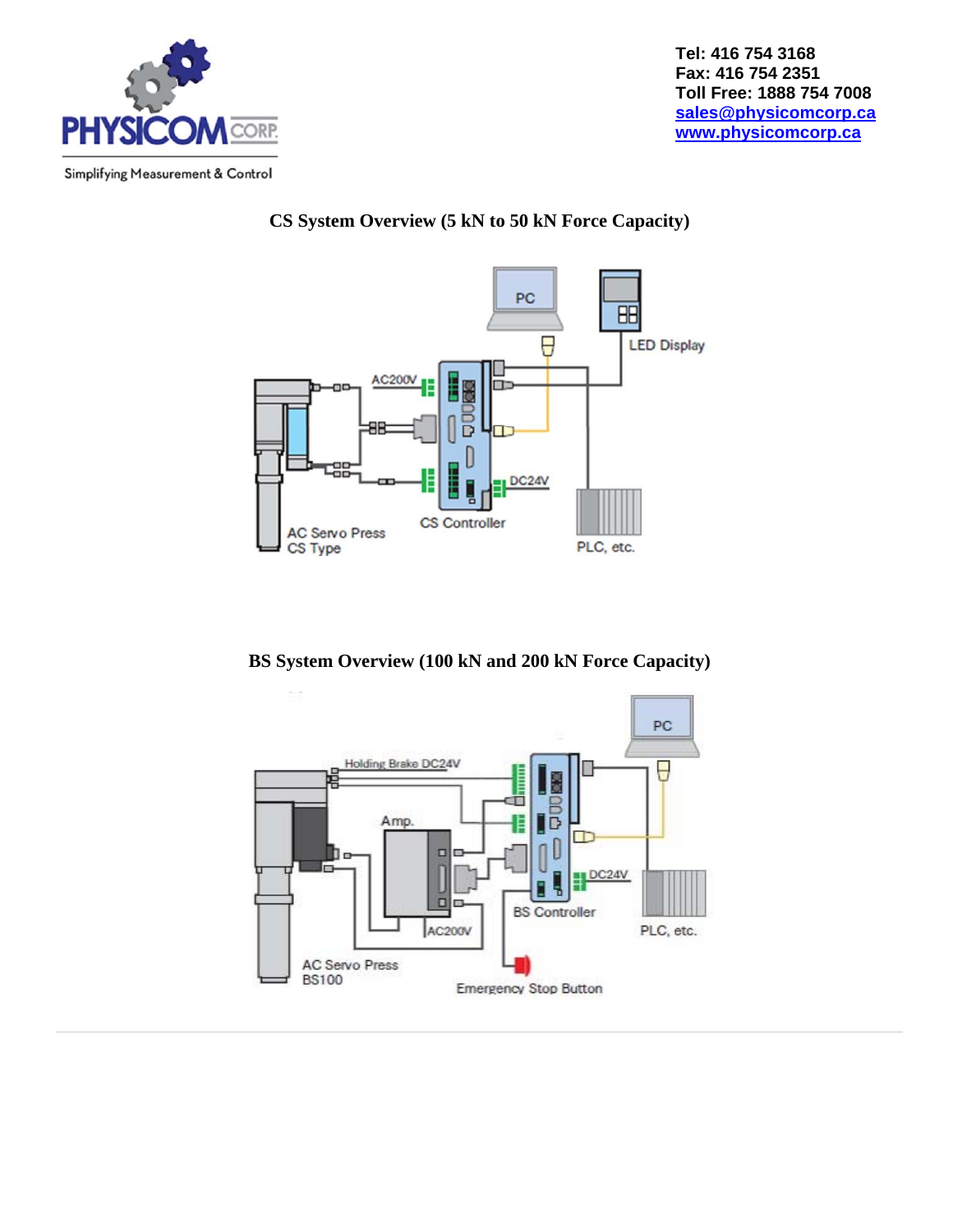

### **Intelligent Tool Design**

Our Press Tool is supplied as part of an integrated system. It arrives already assembled, so there's no need to piece a whole bunch of parts together. We've also integrated the amplifier and chip so the Controller knows what Tool is connected and there is no calibration needed.



*Cut Down Your Integration Time. Maintain Less Parts.*

### **Compact Controller Design**

- PC independent Control and Evaluation
- o PC is for Data Collection *ONLY*
- "Knows" which Servo Press Tool is connected
- Power Requirements
- o 220 VAC for motor
- o 24 VDC supply for controller
- Comprehensive PLC Interface Options
- o Digital I/O, EthernetIP, Profibus, Profinet, CC-Link DeviceNet
- o All Parameters can be read/set PLC

(i.e. live load, peak force/stroke, set serial numbers, program limits, pass/fail criteria, etc)

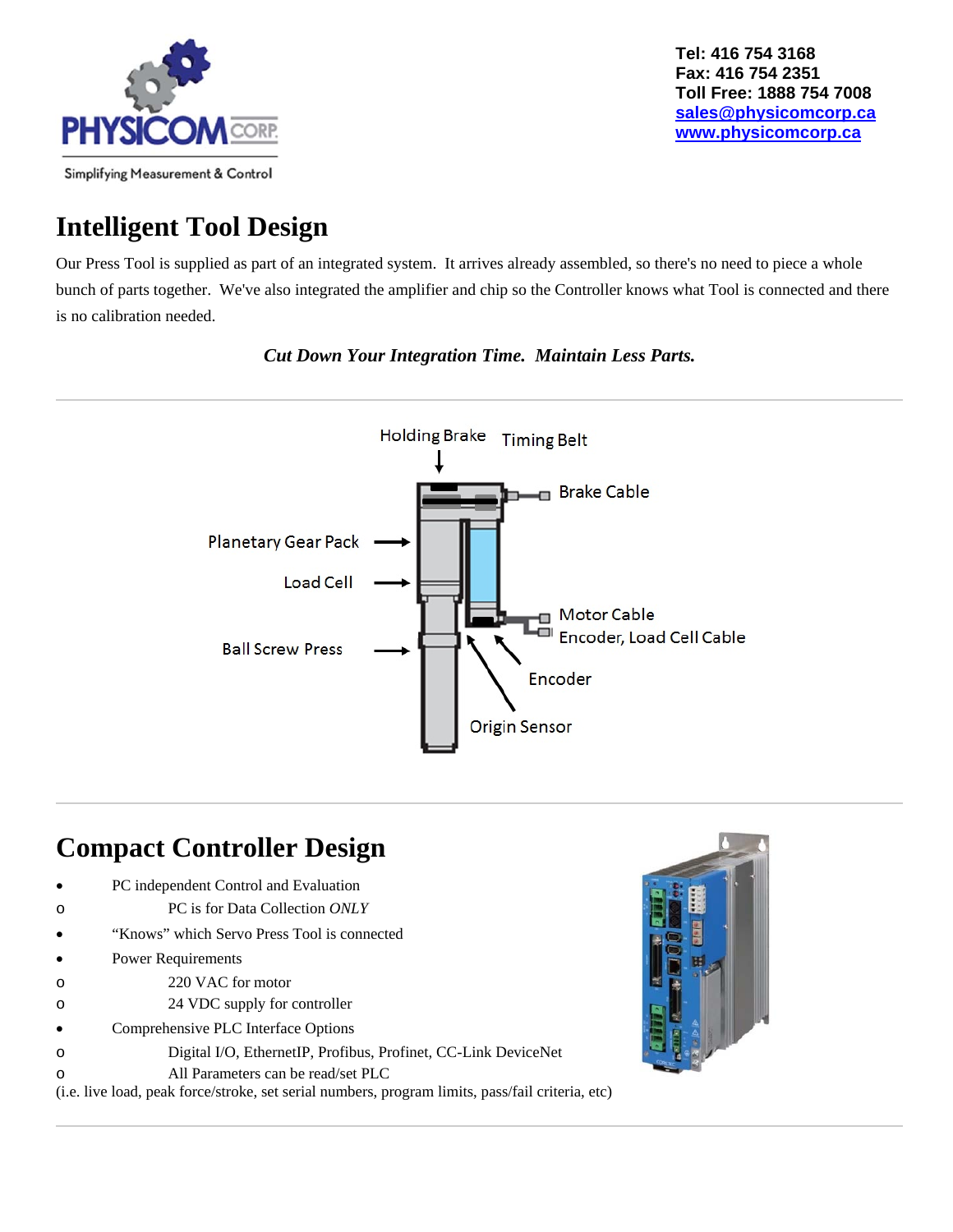

### **Simple Programming**

With all this advanced functionality, ease of programming is a legitimate concern. The Auto Program Generation function in the included software provides a visual method of generating programs and covers most applications.

Simple pressing applications can be configured in under 5 minutes, but you still have the ability to do custom routines using timers, handshaking, I/O, math, relative positions, etc.



#### *Auto Program Generation: Where Capability and Simplicity Meet*

Define your approach speed, contact position, press fit, final force, positions, etc. using the graphical interface and SP Configurator creates the programs for you.

- Stroke Target
- Force Target
- Dwell at end of stroke
- Constant Load Pressing
- Backlash Inspection
- Double Taps
- Relative Position
- Covers most applications, yet allows custom programs.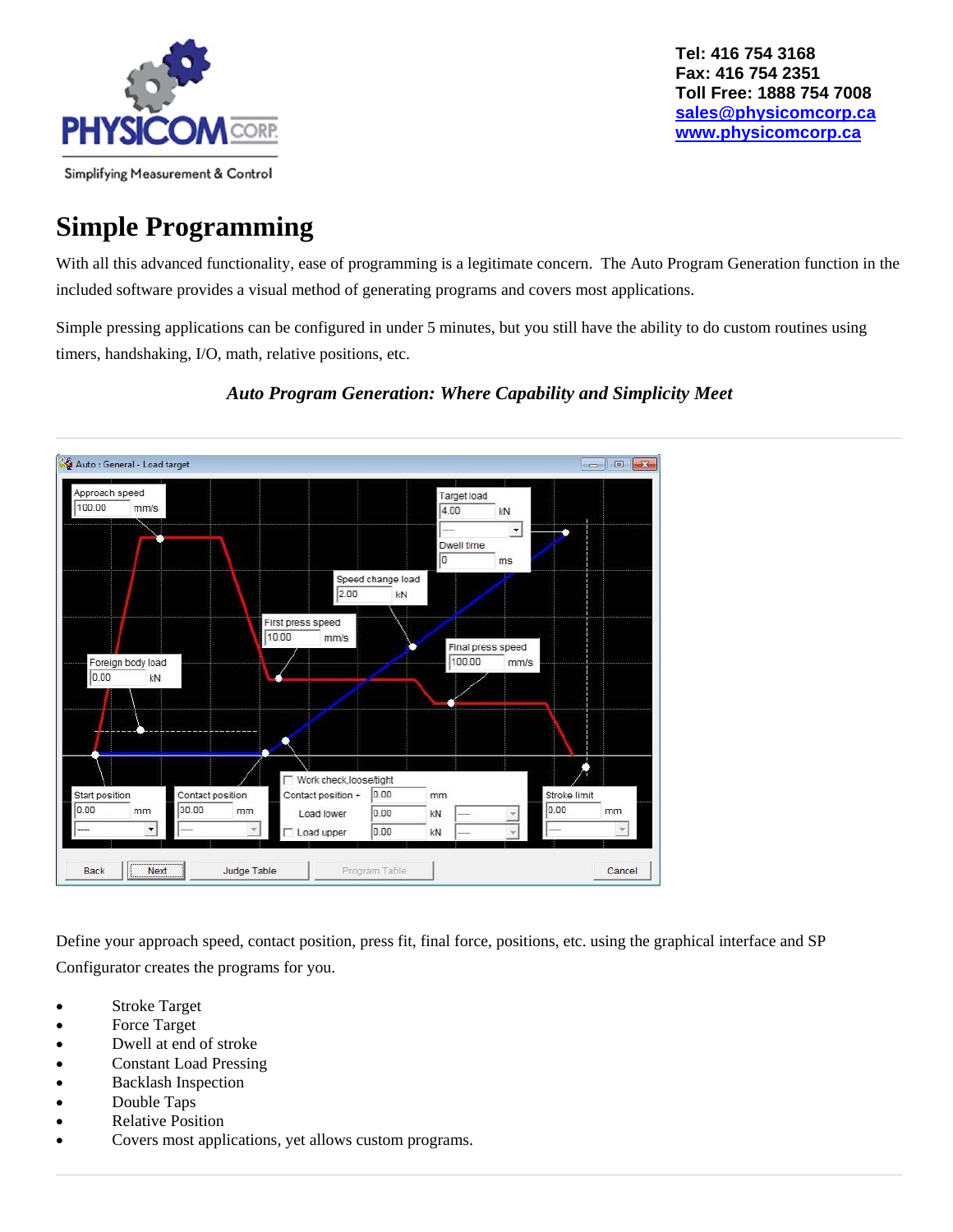

### **Signature Analysis**

Having accurate control is a good starting point, but it isn't enough to meet today's rigorous quality control demands. These days most assembly processes require have Force vs. Displacement Monitoring.

*A Better Process need superior control and 100% process monitoring*



Dial in, Drag and Drop Interface allows you to:

- Limits (e.g. Peak Force, Final Stroke, User Definable, etc.)
- Up to 32 Zones (Tolerance Envelopes)
- Up to 4 Frames (Windows)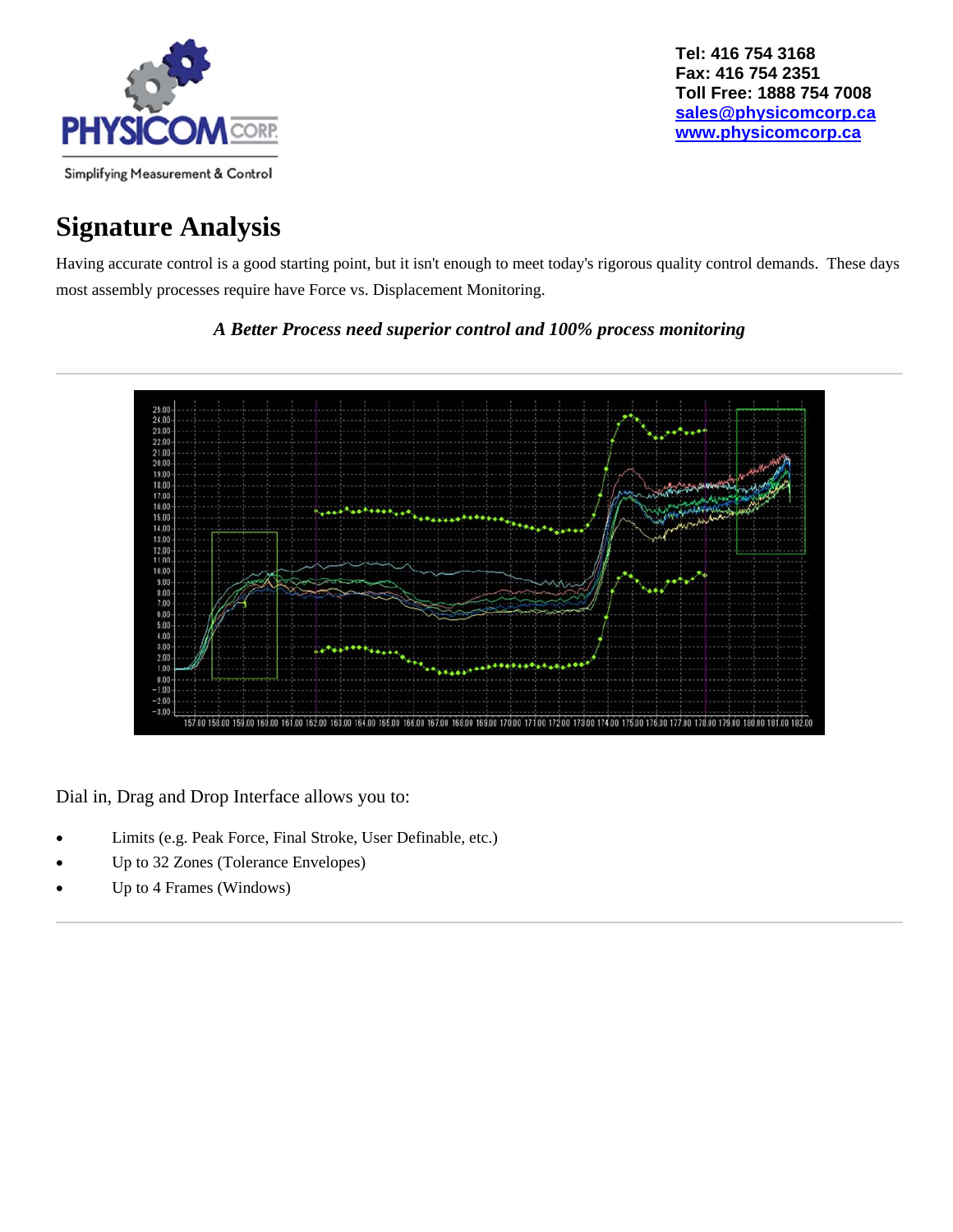

### **Plug and Play Data Collection**

Gone are the days where quality is left to chance, modern manufacturing requires 100% data collection. Coretec's simple to use software allows you to autonomously collect numerical and graphical data from up to 32 presses via PC Software, using standard Ethernet TCP/IP and standard windows PC.

Model and serial numbers can be written over the PLC interface (Profinet, EthernetIP, DeviceNET, etc.) to a specific press and archived with the data by the software. It automatically receives the data from all of the connected controllers, regardless of the order and frequency.



#### *Part Tracking is here to stay, it might as well be easy*